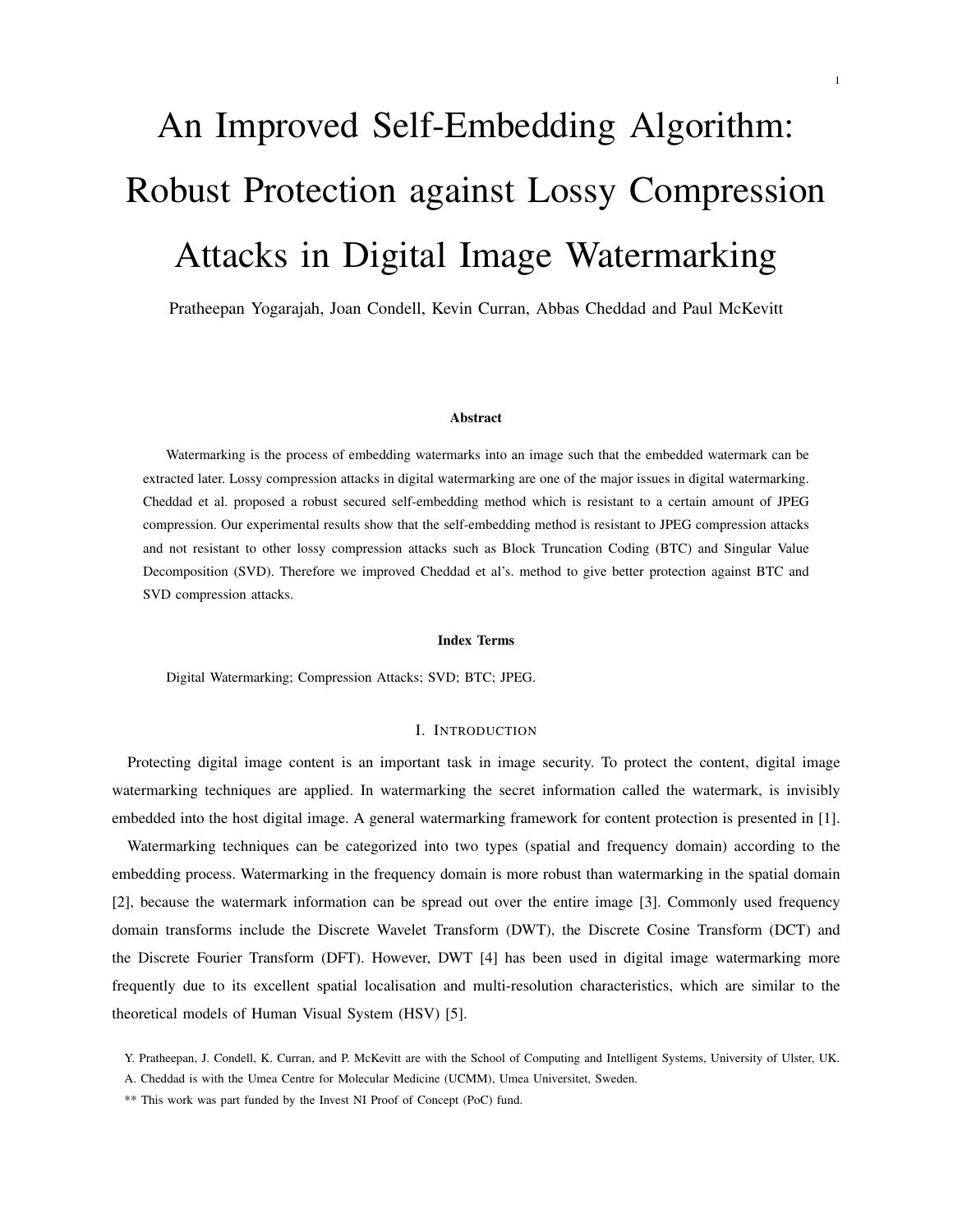The content of watermarked digital images can be easily attacked by using image processing operations such as lossy compression. Invisible watermarking requires a reasonable robustness against compression attacks. Lossy compression algorithms tend to remove invisible information that can be related to the watermark. Watermark robustness under image compression is an essential issue for image content protection. Therefore, watermarks should combine invisibility and robustness simultaneously.

Recently Cheddad et al [6] proposed a method to protect the digital image itself using a secured robust selfembedding technique. In their method, a halftoned version (black and white image) of the original image is used as watermark. The calculated watermark is embedded in the 2D Haar DWT of the original image and the watermarked image is obtained. Then the Wavelet-based Inverse Halftoning via De-convolution (WInHD) is used on the extracted watermark from the watermarked image to recover the approximation of the original image. This is a blind watermarking scheme as the original image is not needed for the recovery process, see Figure 1.



Fig. 1. (a) Original image, (b) halftoned binary image, (c) and (d) are recovered images from JPEG 95% and 85% quality compression attacks respectively.

JPEG 2000 is one of the modern lossy compression methods and is based on DWT. As the Cheddad et al. method is DWT based, it is resistant to JPEG compression attacks to a certain extent. They reported that their method is resilient to JPEG compression up to 80-75% [6]. There is no experimental results shown for other lossy compression techniques, such as Block Truncation Coding (BLC) and Singular Value Decomposition (SVD) etc. Our experimental results show that Cheddad et al's method is not robust to BTC and SVD lossy compression techniques. Therefore we improved Cheddad et al's method and experimental results prove that our method provides better recovery results on BTC and SVD compression attacks. A short version of this paper appears in the literature [7].

Our method is discussed in Section II. The secure image encryption algorithm is explained in section III. Sections IV and V explain the results and provide discussion and conclusions respectively.

## II. OUR METHOD

In DWT, an image is decomposed into a set of basis functions namely low frequency band (LL), high-low frequency band (HL), low-high frequency band (LH) and high frequency band (HH), see Figure 2(a). The low frequency band is a lowpass approximation of the original image and includes most energy of the image. The other bands include edge components of horizontal, vertical and diagonal directions at different scales and resolutions respectively.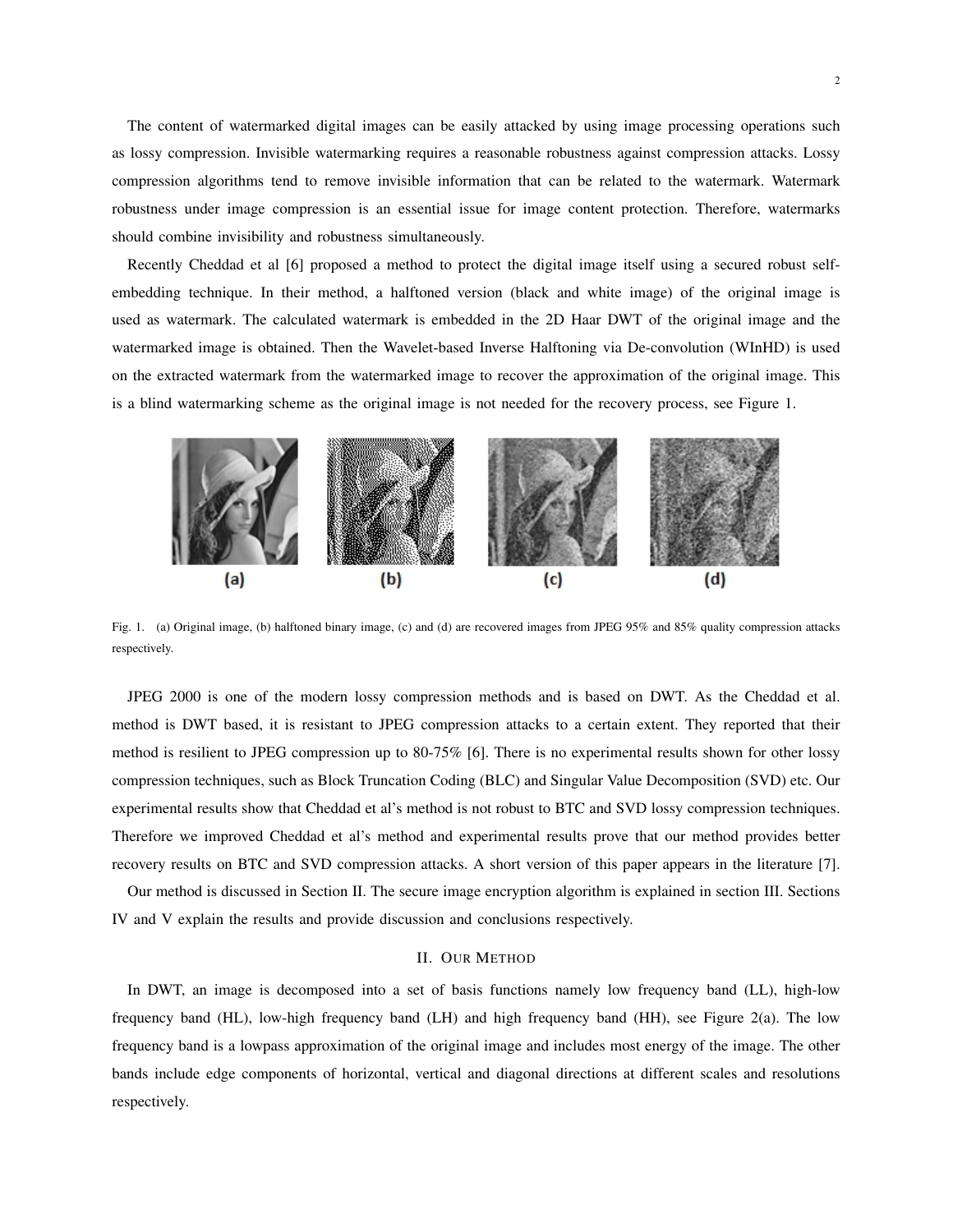According to the energy distribution, LL, is the most important. Hence in DWT domain, watermarks should be embedded in the low frequency band [8]. Cheddad et al. also selected the low frequency band of the 1 *st*-level 2D Haar DWT as their embedding area (i.e. *LL*1) [6].



Fig. 2. (a)  $1^{st}$ -level DWT decomposition and (b)  $LL'_1$  calculation.

Common image processing procedures, which watermarked images may encounter, such as data compression, lowpass filtering and subsampling, tend to change the low frequency coefficients less than high frequency coefficients [8]. Therefore it is necessary to reduce the high frequency coefficient effects to make the watermarked image resistant to compression attacks.

DWT has applications in image processing, where typically the approach is to DWT an image, alter the transform coefficients (by thresholding or zeroing), and inverse DWT to regain an altered image that has been de-noised, or its edges sharpened or blurred. The zeroing high frequency coefficient technique is applied to the digital image watermarking application in [9].

We also applied the zeroing technique to improve the performance of Cheddad et al.'s method against lossy compression attacks. In our method the original *LL*<sup>1</sup> is further wavelet transformed and then three high frequency bands  $(LH_2, HL_2$  and  $HH_2$ , excluding  $LL_2$ ) are initialised to zeros and inverse wavelet transformed. We then obtain another  $LL'$  from the process, see Figure 2(b). In our method, this newly calculated  $LL'$  is used for embedding instead of *LL*1.

The watermark is embedded in  $LL'$ <sup>1</sup> using an encryption algorithm explained in section III and the inverse DWT is applied to generate the watermarked image. The embedded watermark is extracted from the compression attacked watermarked image using a decryption algorithm (again see Section III). Finally the Wavelet-based Inverse Halftoning via De-convolution (WInHD) [11] is applied to the extracted watermark to recover the approximation of the original image.

Embedding the watermark into  $LL'_{1}$ , instead of  $LL_{1}$ , may decrease the watermarked image quality, see Figure 3(b), but the extracted watermark reliability is increased, see Figure 3(d). The BTC and SVD compression attacks are applied to watermarked images. Brief information on BTC and SVD is given below.

Block Truncation Coding (BTC) is a lossy image compression technique. It divides the original images into blocks and then uses a quantizer to reduce the number of grey levels in each block while maintaining the same mean and standard deviation [12]. Sub blocks of 4x4 pixels allow compression of about 25%. Larger blocks allow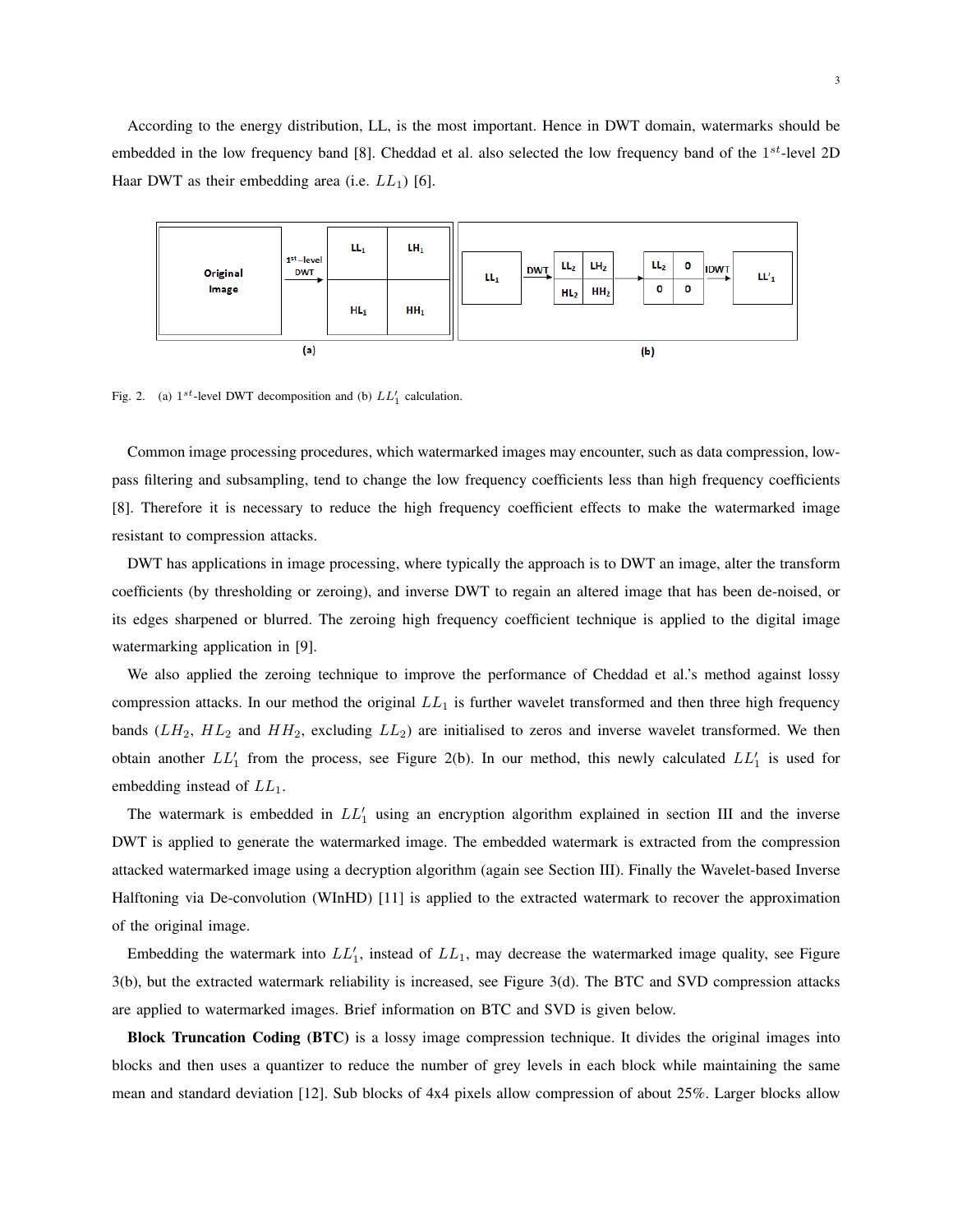

Fig. 3. (a) watermarked image using Cheddad et al's method, (b) watermarked image using our method, (c) recovered image from 4x4 block BTC compression attack using Cheddad et al's method and (d) recovered image from 4x4 block BTC compression attack using our method.

greater compression however quality also reduces with the increase in block size due to the nature of the algorithm.

Singular Value Decomposition (SVD) is one of the most useful tools of linear algebra. It is a factorization and approximation technique which effectively reduces any matrix into a smaller invertible and square matrix. Using (SVD) for image compression can be a very useful tool to save storage space [13], [14].

#### III. IMAGE ENCRYPTION ALGORITHM

This algorithm is explained based on [6] and the encryption algorithm is fully described in [15]. A hash function is more formally defined as the mapping of bit strings of an arbitrary finite length to strings of fixed length [16]. Here we attempt to extend SHA-1 (the terminology and functions used as building blocks to form SHA-1 are described in the US Secure Hash Algorithm 1, [17]) to encrypt digital 2D data. The introduction of Fast Fourier Transform (FFT) forms together with the output of SHA-1 a strong image encryption setting. Let the key bit stream be  $\lambda_{k,l}$  where the subscripts *k* and *l* denote the width and height after resizing the key's bit stream respectively, i.e., 8,  $M * N$ , where  $M, N$  are the plain image's dimensions.

The FFT will operate on the DCT transform of  $\lambda_{k,l}$  subject to Eq. 2.

$$
f(u,v) = \frac{1}{N} \sum_{x=0}^{N-1} \sum_{y=0}^{N-1} F(x,y) e^{-2\pi i (xu + yv)/N}
$$
 (1)

where  $F(x, y) = DCT(\lambda_{k,l})$  satisfying Eq. (2). Note that for the transformation at the FFT and DCT levels we do not utilise all of the coefficients. Rather, we impose the following rule, which generates at the end a binary random-like map. Given the output of Eq. 1 we can derive the binary map straightforwardly as:

$$
Map(x,y) = \begin{cases} 1 & if f \quad f(u,v) > 0 \\ 0 & otherwise \end{cases}
$$
 (2)

This map takes the positive coefficients of the imaginary part to form the ON pixels in the map. Since the coefficients are omitted the reconstruction of the password phrase is impossible, hence the name Irreversible Fast Fourier Transform (IrFFT). In other words, it is a one way function which accepts initially a user password. This map finally is XORed with the binary version of each colour component separately. The core idea here is to transform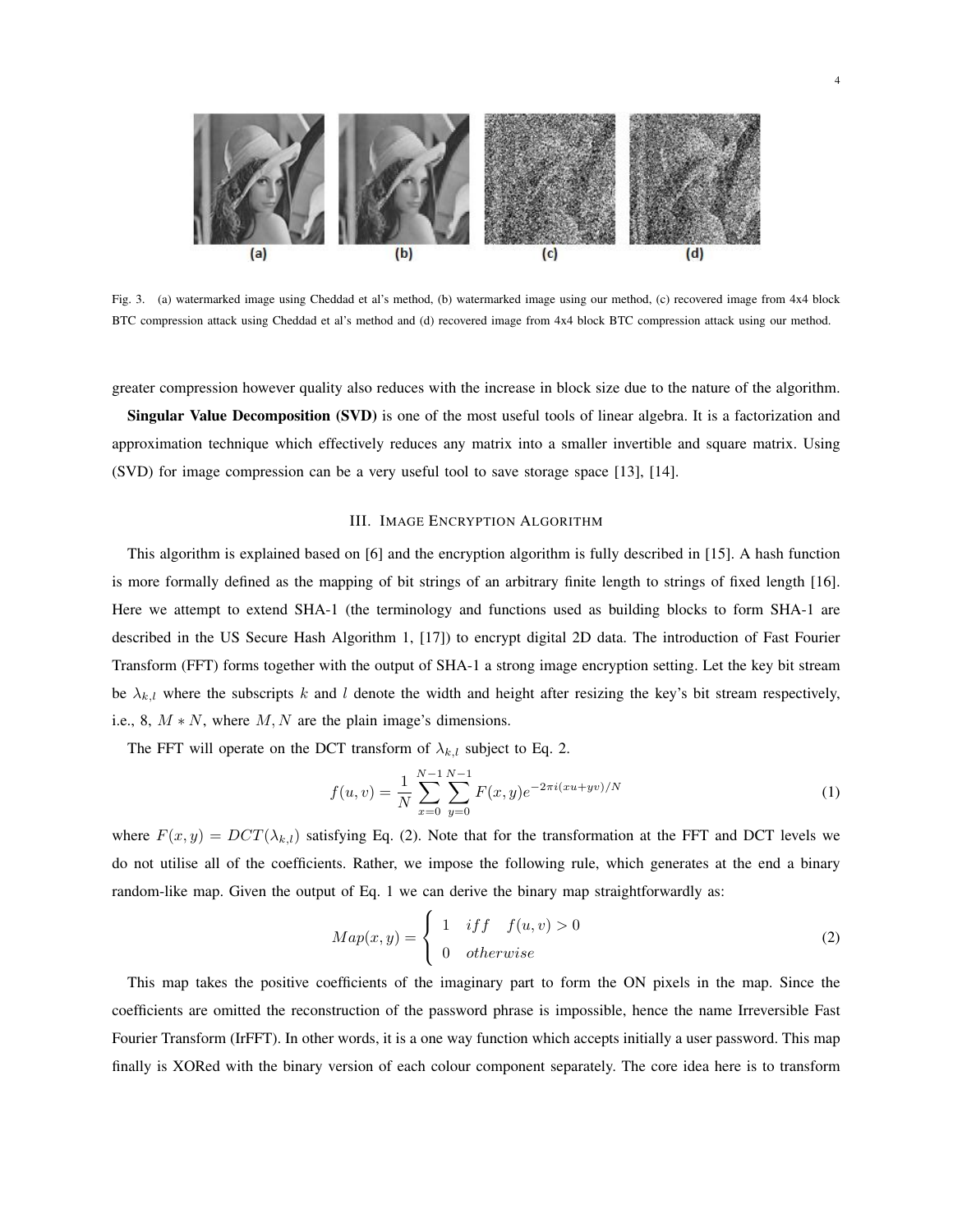these changes into the spatial domain where we can apply 2D-DCT and 2D-FFT that introduce the aforementioned sensitivity to the two dimensional space. As such, images can be easily encoded securely with password protection.

The watermark images are securely embedded using the encryption algorithm explained above. The decryption technique is also similar to the encryption algorithm and can be referred in [15].

# IV. RESULTS AND DISCUSSION

In this section, we illustrate and evaluate the performance of the proposed method against JPEG, BTC and SVD compression attacks on color and grayscale images<sup>1</sup>. The images, *Lena, Baboon, pepper* and *F16*, are used as the cover images for our experiments. Two different experiments are carried out to show the effectiveness of our proposed method against Cheddad et al.'s method.

In both experiments, the watermarked images are generated using Cheddad et al. and our method, see Figure 3(a) and (b). These watermarked images are attacked by JPEG, BTC and SVD compression techniques. The binary watermarks are extracted from attacked watermarked images and the approximation of the original image is recovered. For quantitative evaluation, the PSNR (Peak Signal-to-Noise Ratio) is introduced to evaluate the performance between the original image and recovered image. The PSNR is defined as follows:

$$
\text{PSNR} = 10\log_{10}\left(\frac{255^2}{\text{MSE}}\right)dB\tag{3}
$$

$$
\mathbf{MSE} = \sum_{i=1}^{n} \sum_{j=1}^{m} \frac{(a_{i,j} - b_{i,j})^2}{n \cdot m}
$$
(4)

where  $m * n$  is the image size,  $a_{i,j}$  and  $b_{i,j}$  are the corresponding pixel values of cover and recovered images.

## *A. Experiment I*

In this experiment, the 'UU-logo' grayscale image (64x64 pixels), Figure 4(a), is chosen as the secret image. This image is converted to a binary image, Figure 4(b), using dithering operation with WInHD [11]. Then this binary image is embedded in the cover image (i.e. *lena, baboon, pepper* and *F16*, 512x512 pixels) and embedded image, Figure 4(c), is generated. Then the embbeded image is attacked by lossy compression techniques, JPEG, SVD and BTC. A BTC 4x4 block compression attacked embedded image is shown in Figure 4(d).

Figure 4(e) shows the extracted watermarked image from the attacked embbeded image. Finally the grayscale image is reconstructed from the extracted watermark image using inverse halftoning via de-convolution (WInHD) [11], Figure 4(f). Then the reconstructed image, Figure 4(f), and the original secret image, Figure 4(a), are compared to see the robustness of Cheddad et al.'s method and our proposed method on image recovery against the lossy compression attacks.

Figure 5 shows the robustness of Cheddad et al.'s method and our proposed method against the SVD lossy compression attack with singular values 80, 100 and 160 respectively. Here the grayscale image, Figure 4(a), is used as the secret image (i.e. watermark) and the images *pepper, baboon, F16* and *Lena* are used as cover images, Figure 5(a).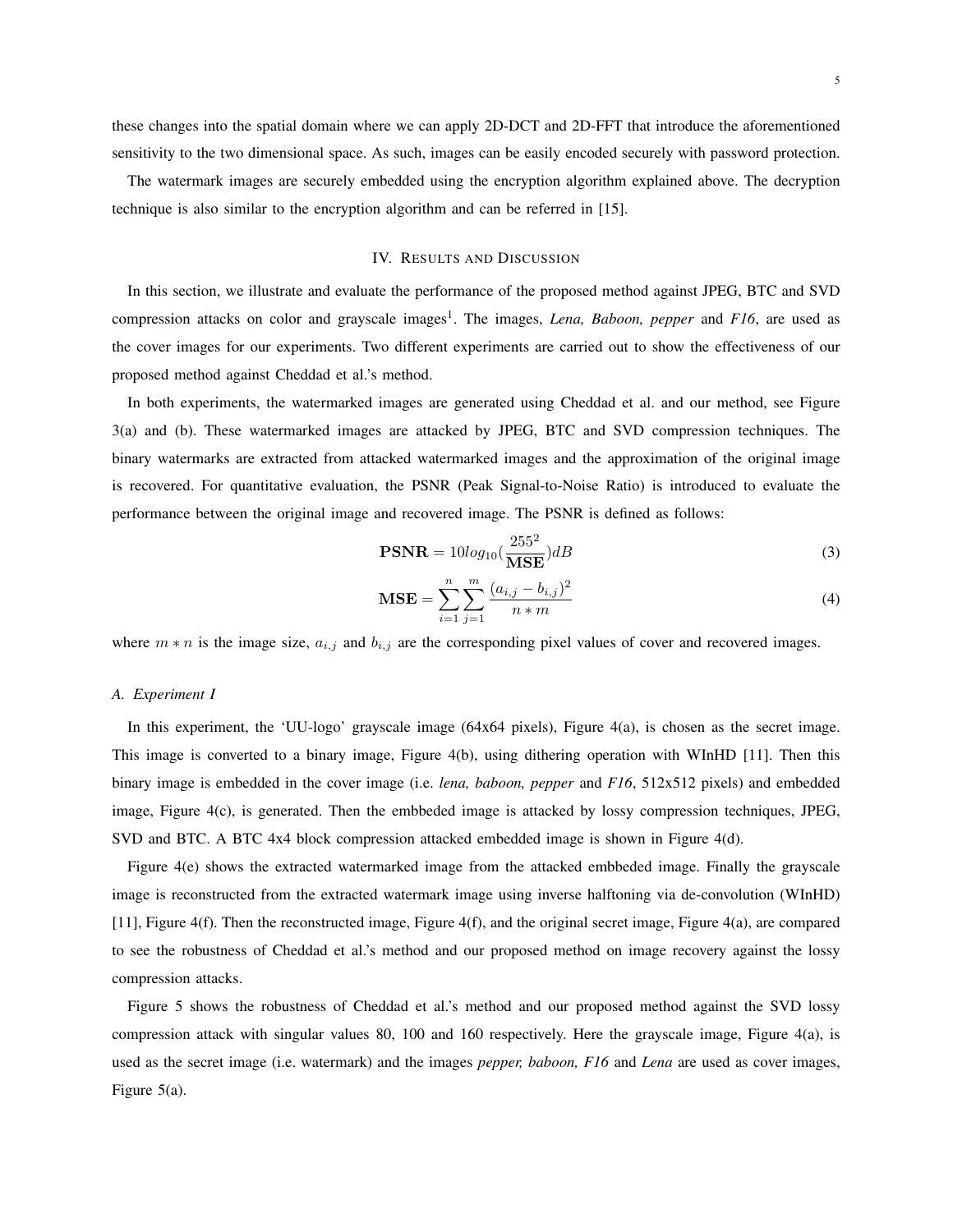

Fig. 4. (a) 'UU-logo' grayscale image, (b) watermark binary image from (a) using dithering operation with WInHD [11], (c) embbeded image, (d) attacked image using BTC 4x4 block compression attack, (e) extracted watermark and (f) reconstructed grayscale image.

|     |     |                         |  | Cheddad's   Proposed   Cheddad's   Proposed   Cheddad's   Proposed |  |  |
|-----|-----|-------------------------|--|--------------------------------------------------------------------|--|--|
|     |     |                         |  |                                                                    |  |  |
|     |     |                         |  |                                                                    |  |  |
|     |     |                         |  |                                                                    |  |  |
|     |     |                         |  |                                                                    |  |  |
|     |     |                         |  |                                                                    |  |  |
|     |     |                         |  |                                                                    |  |  |
|     |     |                         |  |                                                                    |  |  |
| (a) | (b) | $\overline{\textbf{c}}$ |  | $\overline{d}$                                                     |  |  |

Fig. 5. (a) represents cover image. (b), (c) and (d) represent reconstructed secret images using dithering operation [11] from SVD compression attacks with singular values = 80, 100 and 160 respectively.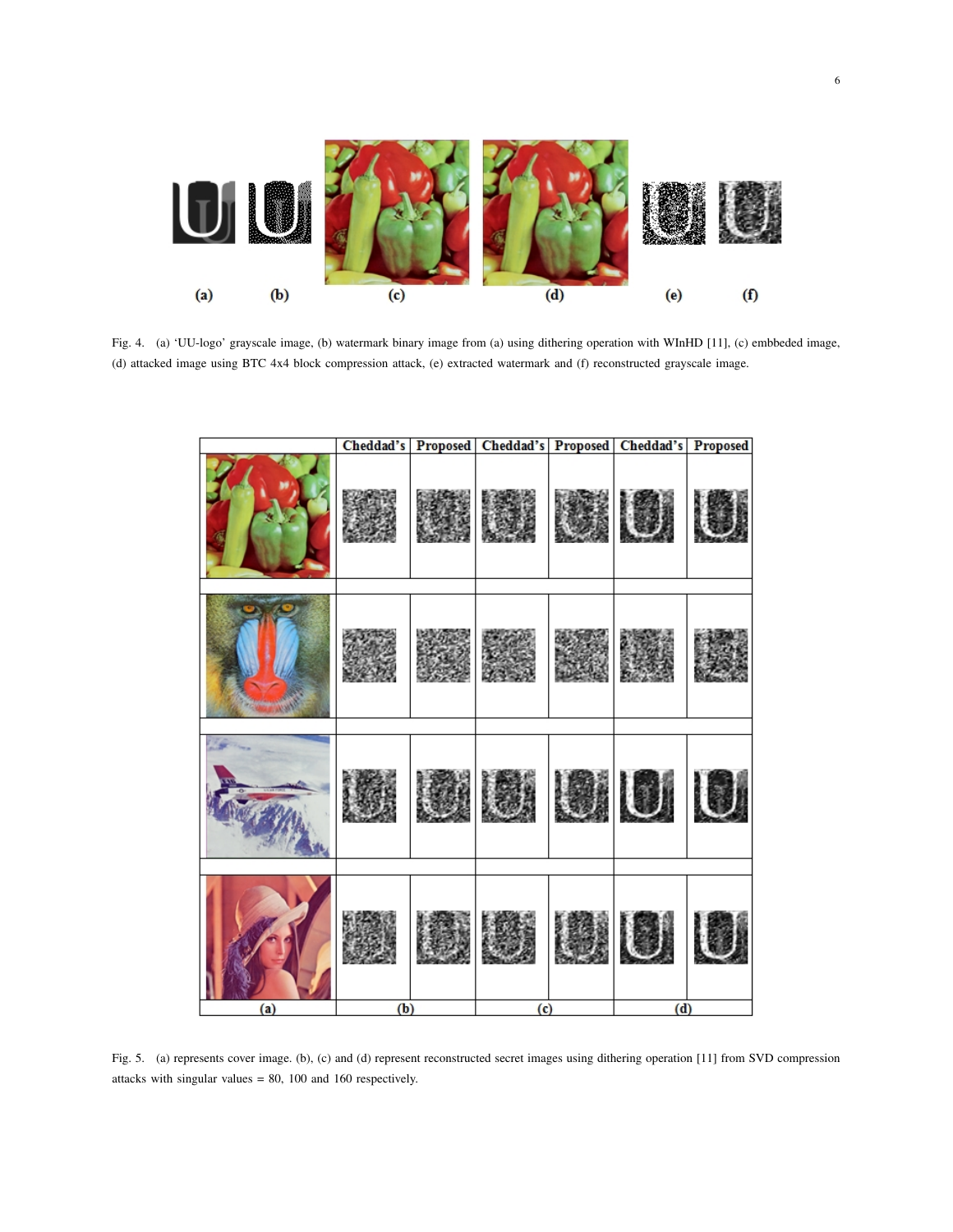| Cover Image     | Methods   | Singular Values |       |       |       |       |       |       |
|-----------------|-----------|-----------------|-------|-------|-------|-------|-------|-------|
|                 |           | 60              | 80    | 100   | 120   | 140   | 160   | 180   |
|                 | Cheddad's | 8.58            | 9.41  | 10.81 | 12.39 | 13.69 | 15.24 | 16.49 |
| Lena            | Proposed  | 8.91            | 10.53 | 11.44 | 13.15 | 14.60 | 15.81 | 17.09 |
| <b>Baboon</b>   | Cheddad's | 7.60            | 7.73  | 7.71  | 8.29  | 8.81  | 9.49  | 9.87  |
|                 | Proposed  | 7.75            | 7.85  | 7.98  | 8.72  | 9.37  | 10.08 | 11.02 |
|                 | Cheddad's | 8.10            | 8.77  | 10.14 | 11.10 | 12.47 | 13.61 | 14.65 |
| Pepper          | Proposed  | 8.27            | 9.39  | 10.46 | 11.52 | 13.10 | 13.75 | 14.97 |
| F <sub>16</sub> | Cheddad's | 9.56            | 10.85 | 11.83 | 13.68 | 15.54 | 17.24 | 17.98 |
|                 | Proposed  | 9.67            | 11.11 | 12.70 | 14.32 | 15.67 | 17.10 | 18.01 |

TABLE I PSNR RESULTS - SVD LOSSY COMPRESSION ATTACK

| TABLE II                                      |
|-----------------------------------------------|
| <b>PSNR RESULTS - JPEG COMPRESSION ATTACK</b> |

| Cover Image     | Methods   | <b>Jpeg Compression Quality</b> |      |      |      |      |  |
|-----------------|-----------|---------------------------------|------|------|------|------|--|
|                 |           | 75                              | 80   | 85   | 90   | 95   |  |
|                 | Cheddad's | 7.57                            | 7.71 | 7.61 | 7.63 | 8.10 |  |
| Lena            | Proposed  | 7.66                            | 7.56 | 7.79 | 8.00 | 8.27 |  |
| <b>Baboon</b>   | Cheddad's | 7.92                            | 7.71 | 7.78 | 7.82 | 8.71 |  |
|                 | Proposed  | 7.75                            | 7.85 | 8.02 | 8.13 | 8.44 |  |
| Pepper          | Cheddad's | 7.61                            | 7.63 | 7.88 | 7.96 | 8.35 |  |
|                 | Proposed  | 7.69                            | 7.47 | 7.89 | 7.86 | 8.34 |  |
| F <sub>16</sub> | Cheddad's | 7.68                            | 7.69 | 7.69 | 7.80 | 8.20 |  |
|                 | Proposed  | 7.75                            | 7.70 | 7.75 | 7.86 | 8.10 |  |

TABLE III PSNR RESULTS - BTC COMPRESSION ATTACK

| Cover Image     | Methods   | <b>Block Size</b> |       |       |       |  |
|-----------------|-----------|-------------------|-------|-------|-------|--|
|                 |           | 2x2               | 4x4   | 8x8   | 16x16 |  |
|                 | Cheddad's | 20.04             | 13.22 | 10.44 | 9.06  |  |
| Lena            | Proposed  | 20.63             | 14.02 | 10.85 | 9.12  |  |
| <b>Baboon</b>   | Cheddad's | 19.84             | 9.38  | 8.38  | 8.24  |  |
|                 | Proposed  | 20.79             | 9.79  | 8.30  | 8.11  |  |
| Pepper          | Cheddad's | 20.16             | 12.32 | 9.78  | 9.01  |  |
|                 | Proposed  | 20.47             | 13.03 | 10.34 | 9.05  |  |
| F <sub>16</sub> | Cheddad's | 21.09             | 14.56 | 11.72 | 10.18 |  |
|                 | Proposed  | 21.20             | 14.52 | 11.53 | 10.17 |  |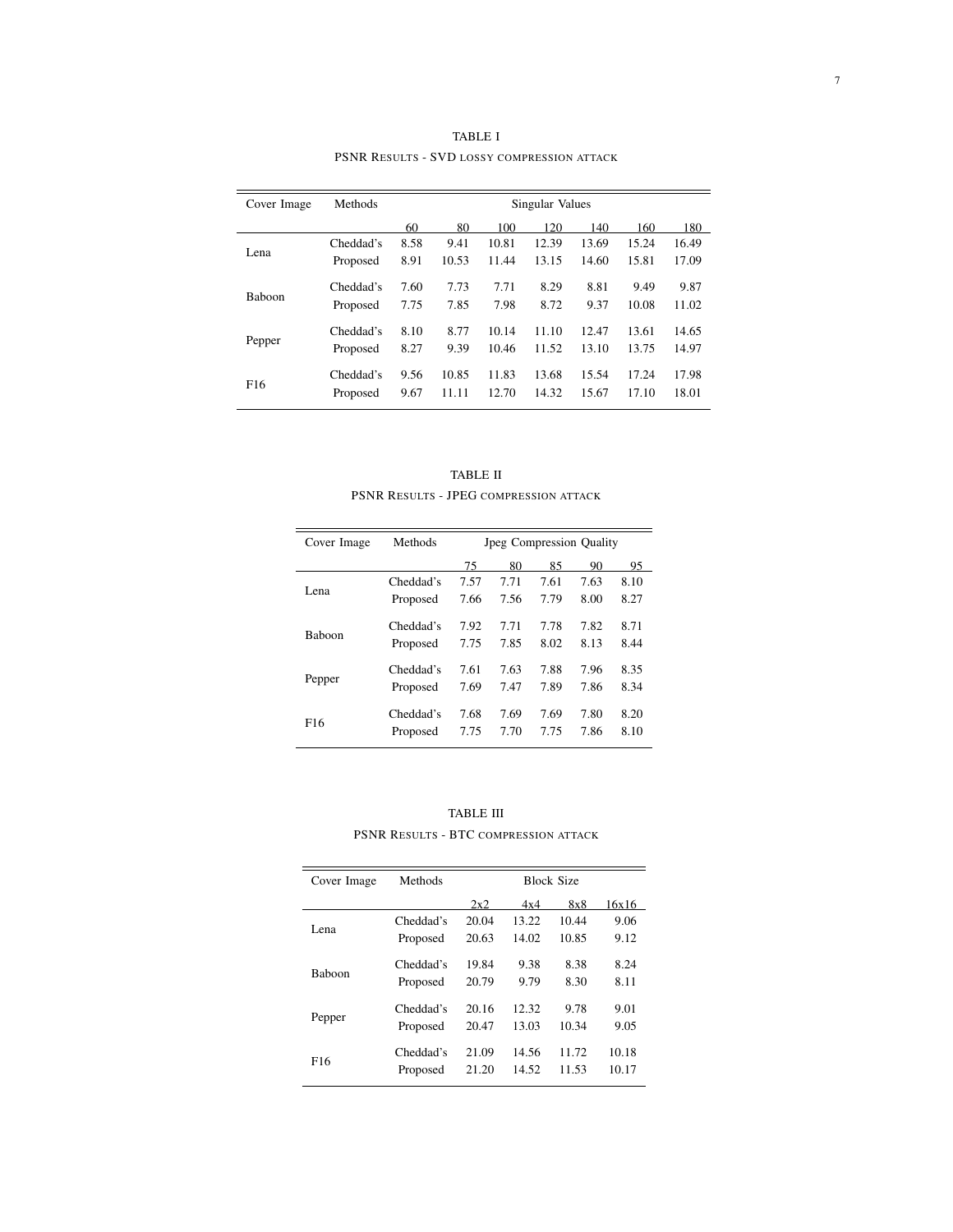The full set of PSNR results for SVD, JPEG and BTC lossy compression attacks are given in Tables I, II and III respectively. The results show that our proposed method is more robust than Cheddad et al.'s method.

# *B. Experiment II*

In this experiment, we protect the cover image itself from lossy compression attacks. In this self-embedding digital image content protection method, first the digital image, that needs to be protected against compressions attacks, is selected (say 256x256 'Lena' grayscale image). The 'Lena' image is shown in Figure 6(a). Then the Floyd's [10] error diffusion digital halftoning technique is applied on the 'Lena' image to obtain the watermark (i.e. a halftoned black and white image), see Figure 6(b). Then this black and white 'Lena' image is embedded in the original 'Lena' image. The results of robustness against the lossy compression attacks follow.



Fig. 6. (a), (b) and (c) represent cover image, binary image from (a) using dithering operation with WInHD [11] and embbeded image respectively. (d), (e) and (f) represent reconstructed grayscale images from SVD lossy compression attacks with singular values 140, 160 and 180 respectively.

*1) JPEG Compression attack:* From Figure 7 we see that both methods perform similarly against JPEG compression quality factors 75%, 85%, 90% and 95%.



Fig. 7. PSNR results of JPEG compression attack on 'Lena' image.

<sup>1</sup>*http* : *//www.petitcolas.net/fabien/watermarking/image database/index.html*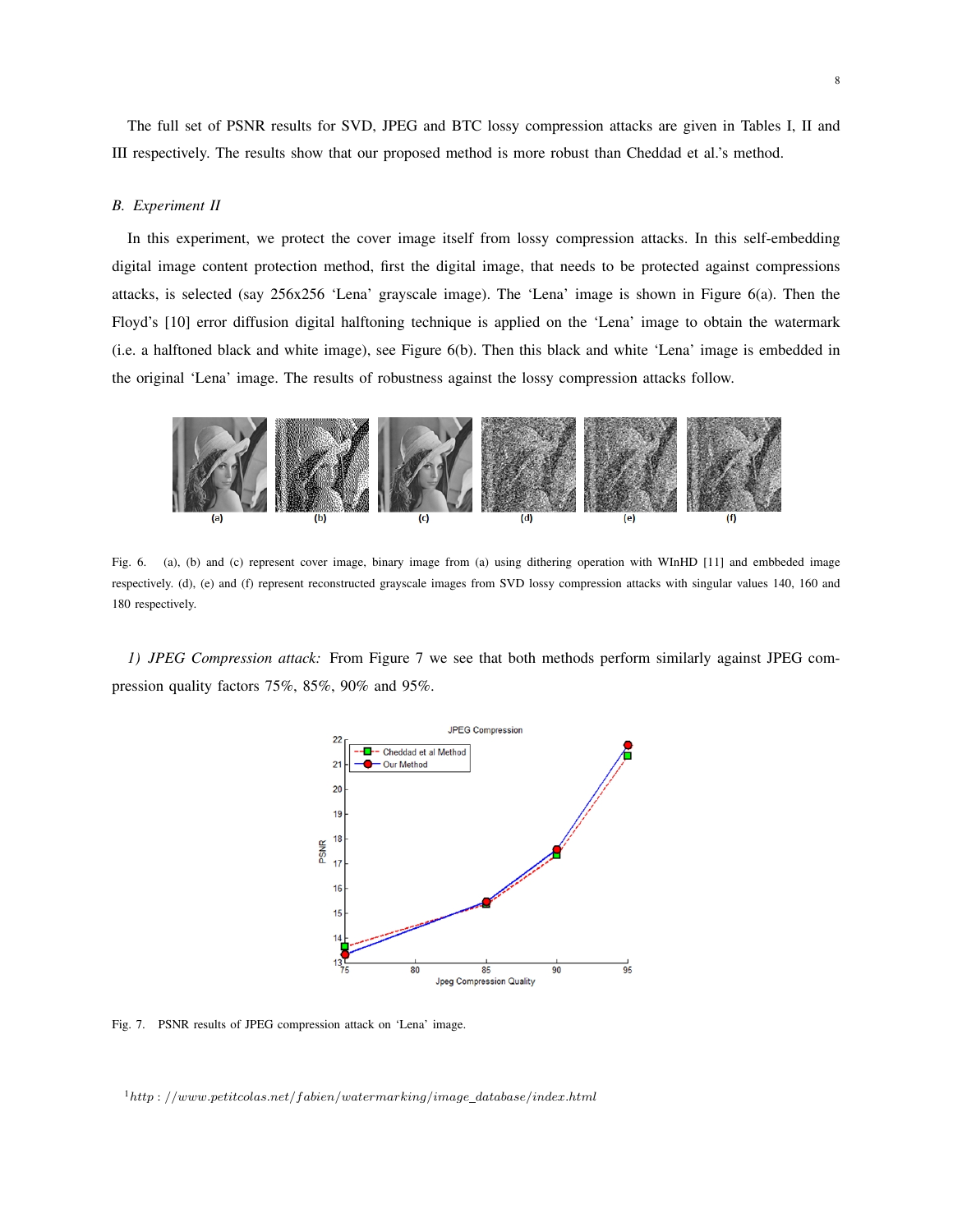*2) BTC Compression attack:* Here 2x2, 4x4, 8x8 and 16x16 blocks are selected for experiments. When we apply 8x8 and 16x16 blocks BTC attacks on the watermarked image, the watermarked image acquires severely corrupted intensity of pixels. Therefore we could not see much difference in performance with 8x8 and 16x16 blocks BTC compression. Our method performed better when 2x2 and 4x4 blocks BTC compressions where applied to the watermarked images, see Figure 8.



Fig. 8. PSNR results of BTC compression attack on 'Lena' image.

*3) SVD Compression attack:* Based on Figure 9, we can see that when 60 and 180 singular values are used for SVD compression attacks, the performances are similar for both methods. When 60 singular values are used, the recovered images from both methods are very noisy. At the same time, when 180 singular values are used, the quality of the recovered images from both methods are more similar. When the singular values between 60 and 180 are used, our method outperformes Cheddad et al.'s method.



Fig. 9. PSNR results of SVD compression attack on 'Lena' image.